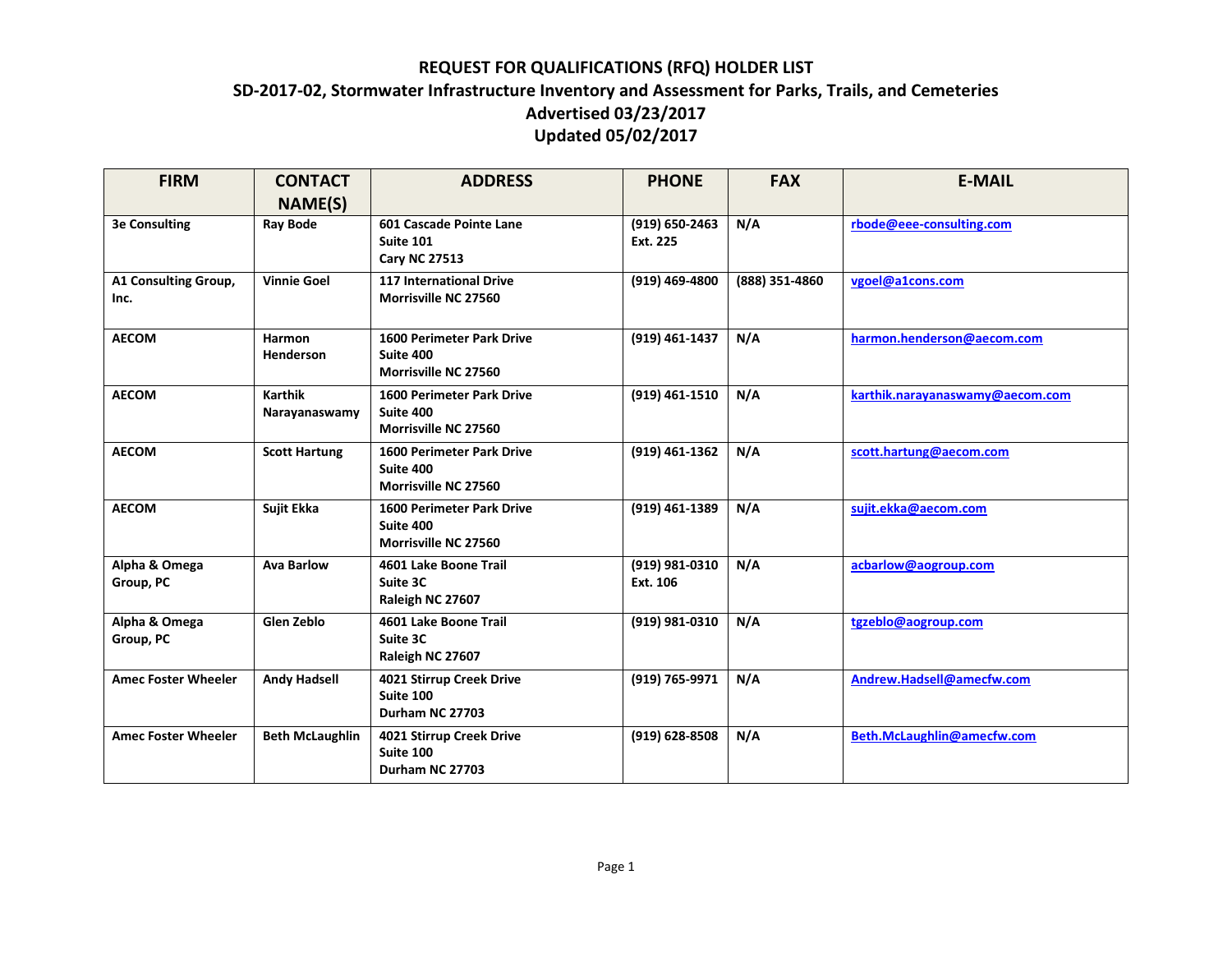| <b>Amec Foster Wheeler</b>                 | <b>Bob Miller</b>       | 4021 Stirrup Creek Drive<br>Suite 100<br>Durham NC 27703      | $(919) 628 - 8508$         | N/A            | robert.miller@amecfw.com           |
|--------------------------------------------|-------------------------|---------------------------------------------------------------|----------------------------|----------------|------------------------------------|
| <b>Amec Foster Wheeler</b>                 | <b>Rick Leone</b>       | 4021 Stirrup Creek Drive<br>Suite 100<br>Durham NC 27703      | (919) 628-8508             | N/A            | Rick.Leone@amecfw.com              |
| <b>Apex Companies, LLC</b>                 | <b>Adam Motsinger</b>   | 10610 Metromont Parkway<br>Suite 206<br>Charlotte NC 28269    | (704) 799-6390             | N/A            | AMotsinger@apexcos.com             |
| <b>Apex Companies, LLC</b>                 | <b>Cameron Moore</b>    | N/A                                                           | (919) 657-0582             | N/A            | cmoore@apexcos.com                 |
| <b>Bateman Civil Survey</b><br>Company, PC | <b>Pam Davison</b>      | 2524 Reliance Avenue<br><b>Apex NC 27539</b>                  | (919) 577-1080             | (919) 577-1081 | pam@batemancivilsurvey.com         |
| <b>Bateman Civil Survey</b><br>Company, PC | <b>Thomas Speight</b>   | 2524 Reliance Avenue<br><b>Apex NC 27539</b>                  | (919) 577-1080             | (919) 577-1081 | tom@batemancivilsurvey.com         |
| <b>BBFoster Consulting,</b><br>PC          | <b>Bellandra Foster</b> | 114 West Parrish Street<br>Durham NC 27701                    | (336) 355-7897             | (336) 295-3419 | bbf@bbfosterconsulting.com         |
| Bree & Associates, Inc.                    | <b>Lynette Royster</b>  | 5315 Highgate Drive<br>Durham NC                              | (919) 349-3338             | N/A            | lynette.royster@breeassociates.com |
| <b>Construction Journal</b>                | <b>Peggy Munch</b>      | N/A                                                           | (800) 785-5165<br>Ext. 484 | N/A            | M.Munch@constructionjournal.com    |
| <b>Coulter Jewell</b><br>Thames, PA        | <b>Preston Royster</b>  | 111 West Main Street<br>Durham NC 27701                       | $(919) 682 - 0368$         | (919) 688-5646 | proyster@citpa.com                 |
| <b>CriTek Engineering</b><br>Group         | <b>Dawayne Crite</b>    | <b>1 Centerview Drive</b><br>Suite 307<br>Greensboro NC 27407 | (336) 348-1889             | (336) 348-1896 | dcrite@critekgroup.com             |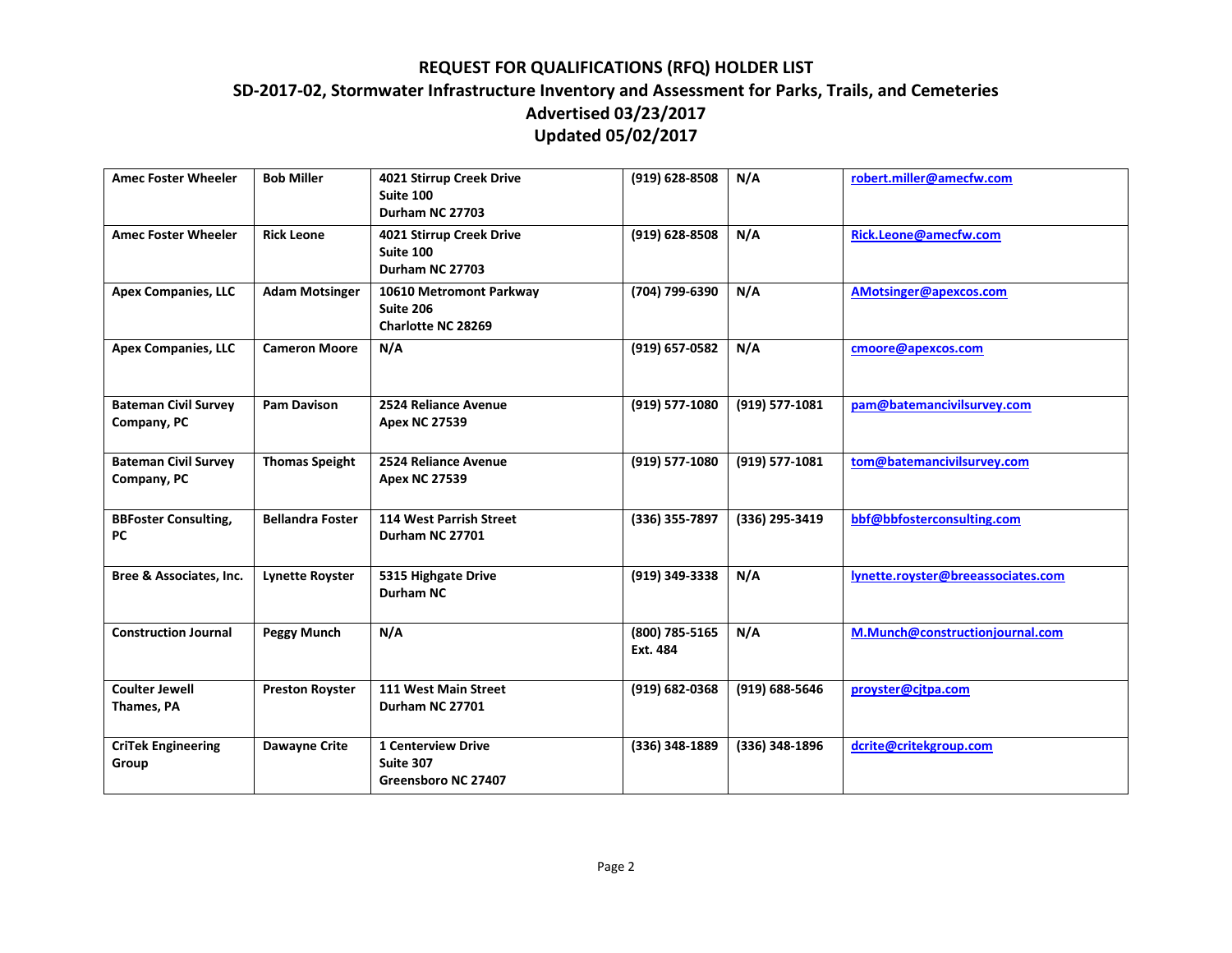| Dodge Data &<br><b>Analytics</b>                          | <b>Deb Baran</b>           | N/A                                                               | (412) 655-4068             | N/A            | deborah.baran@construction.com      |
|-----------------------------------------------------------|----------------------------|-------------------------------------------------------------------|----------------------------|----------------|-------------------------------------|
| <b>Dramby</b><br><b>Environmental</b><br>Consulting, Inc. | J. Shearin<br>Dramby       | N/A                                                               | (757) 894-1673             | N/A            | sdramby@drambyenv.com               |
| <b>DRMP</b>                                               | <b>Ryan Mitchell</b>       | 8000 Regency Parkway<br>Suite 175<br><b>Cary NC 27518</b>         | $(919) 650 - 1038$         | N/A            | rmitchell@drmp.com                  |
| <b>Edens Land</b>                                         | <b>Laura Moore</b>         | 2314 South Miami Boulevard<br><b>Suite 151</b><br>Durham NC 27703 | (919) 316-1855<br>Ext. 309 | N/A            | laura.moore@edensland.com           |
| <b>Freese and Nichols</b>                                 | <b>Mike Wayts</b>          | 717 Green Valley Road<br>Suite 200<br>Greensboro NC 27408         | (817) 845-4547             | N/A            | mike.wayts@freese.com               |
| GSC Surveying, Inc.                                       | <b>Matthew</b><br>Crawford | PO Box 19606<br><b>4072 Barrett Drive</b><br>Raleigh NC 27619     | (919) 306-5510             | N/A            | matt@gscsurveying.com               |
| <b>Horvath Associates, PA</b>                             | <b>Matt Jones</b>          | <b>16 Consultant Place</b><br><b>Suite 201</b><br>Durham NC 27707 | (919) 490-4990             | (919) 490-8953 | matt.jones@horvathassociates.com    |
| HT&J                                                      | <b>David Stang</b>         | 107-A Mica Avenue<br><b>Morganton NC 28655</b>                    | (828) 437-4681<br>Ext. 27  | (828) 433-9146 | dcs@ht-j.com                        |
| Hydrostructures                                           | <b>Jeff Koonce</b>         | 126 Commerce Court<br>Pittsboro NC 27312                          | (919) 542.5002             | (919) 542-6835 | jeffrey.koonce@hydrostructures.com  |
| Hydrostructures                                           | Melissa Szydlek            | 126 Commerce Court<br>Pittsboro NC 27312                          | (919) 542.5002<br>Ext. 236 | (919) 542-6835 | melissa.szydlek@hydrostructures.com |
| JC Waller &<br><b>Associates, PC</b>                      | <b>Sherry Bittle</b>       | <b>7-L Dundas Circle</b><br>Greensboro NC 27407                   | (336) 697-2637             | N/A            | sbittle@jcwaller.com                |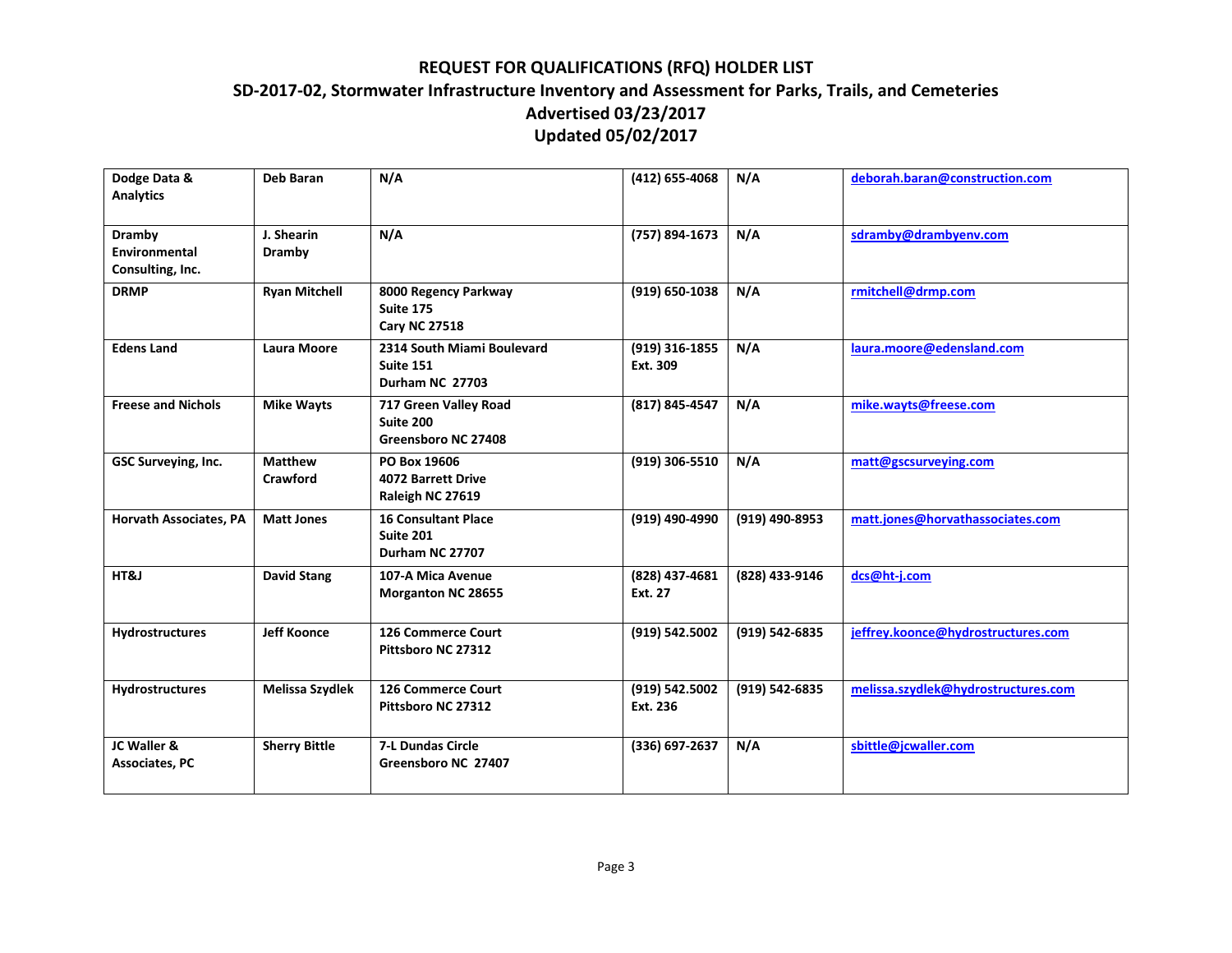| <b>KCI Associates of NC,</b><br>PA                  | <b>Eric Wilson</b>     | 4505 Falls of the Neuse Road<br>Suite 400<br>Raleigh NC 27609 | (919) 278-2496             | (919) 783-9266 | Eric.Wilson@kci.com           |
|-----------------------------------------------------|------------------------|---------------------------------------------------------------|----------------------------|----------------|-------------------------------|
| Kimley-Horn                                         | <b>Chad Beck</b>       | 602 West Main Street<br>Durham NC 27701                       | (919) 677-2196             | N/A            | chad.beck@kimley-horn.com     |
| Kimley-Horn                                         | <b>Charles Nuckols</b> | 602 West Main Street<br>Durham NC 27701                       | (919) 677-2114             | N/A            | chuck.nuckols@kimley-horn.com |
| <b>McAdams</b>                                      | <b>Amos Clark</b>      | 2905 Meridian Parkway<br>Durham NC 27713                      | (919) 361-5000             | N/A            | clark@mcadamsco.com           |
| <b>McAdams</b>                                      | <b>Chris Stanley</b>   | 2905 Meridian Parkway<br>Durham NC 27713                      | (919) 361-5000<br>Ext. 168 | N/A            | cstanley@mcadamsco.com        |
| <b>McAdams</b>                                      | <b>Greg Sallee</b>     | 2905 Meridian Parkway<br>Durham NC 27713                      | $(919)$ 361-5000           | N/A            | sallee@johnrmcadams.com       |
| <b>Porter Scientific</b>                            | <b>Mark Tingen</b>     | 719 Old Main Road<br>PO Box 1359<br>Pembroke NC 28372-1359    | (910) 374-8437             | N/A            | mtingen@porterscientific.com  |
| <b>Resource</b><br>Environmental<br>Solutions, Inc. | <b>Chad Evenhouse</b>  | 302 Jefferson Street<br>Raleigh NC 27605                      | (919) 209-1062             | N/A            | cevenhouse@res.us             |
| <b>RK&amp;K</b>                                     | <b>Jeff Meador</b>     | 900 Ridgefield Drive<br>Suite 350<br>Raleigh NC 27609         | (919) 878-9560             | (919) 790-8382 | jmeador@rkk.com               |
| <b>RK&amp;K</b>                                     | <b>Keith Skinner</b>   | 900 Ridgefield Drive<br>Suite 350<br>Raleigh NC 27609         | (919) 878-9560             | (919) 790-8382 | kskinner@rkk.com              |
| <b>RK&amp;K</b>                                     | <b>Wendy Ramsey</b>    | 900 Ridgefield Drive<br>Suite 350<br>Raleigh NC 27609         | (919) 878-9560             | (919) 790-8382 | wramsey@rkk.com               |